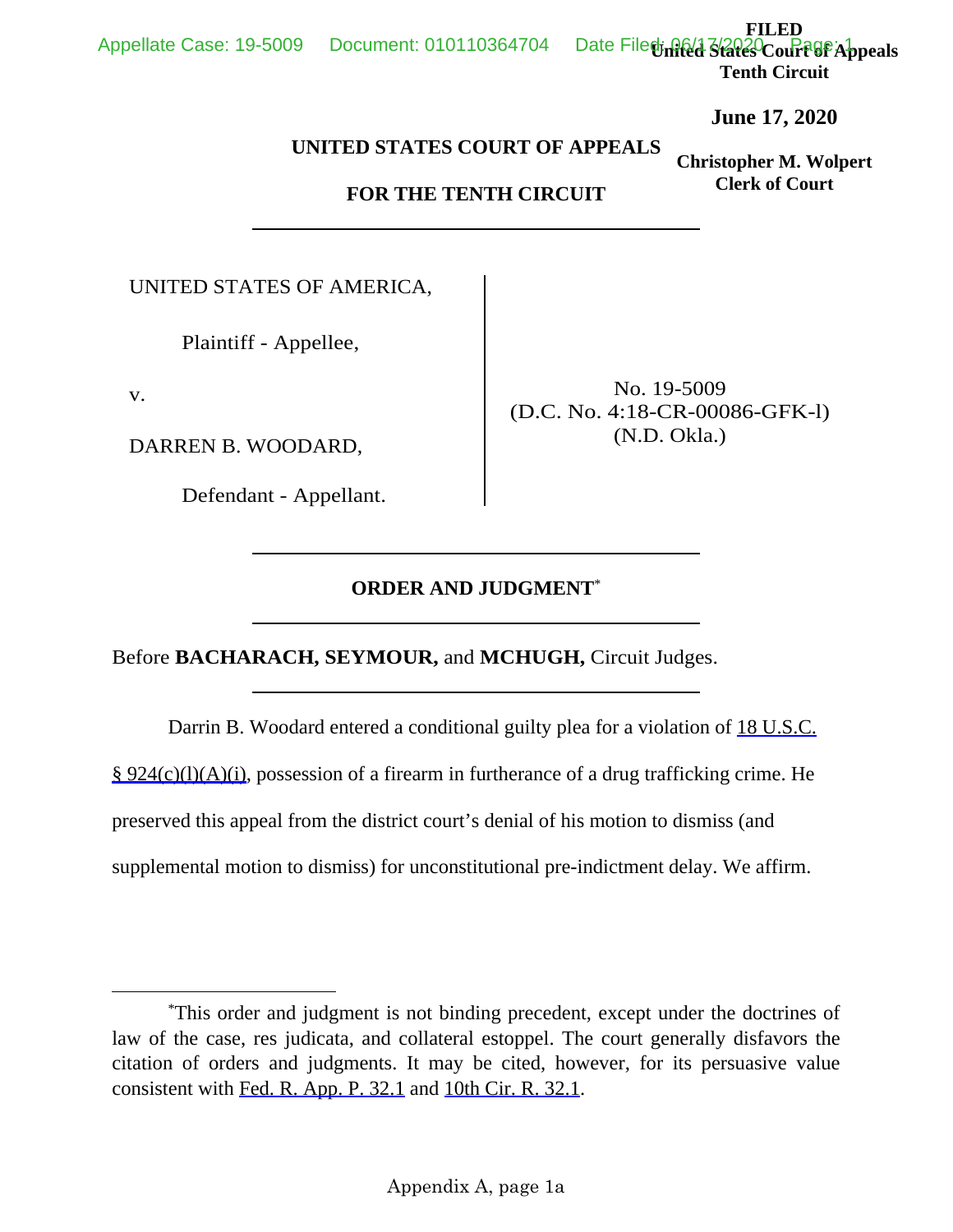I.

In early 2015, Tulsa Police received information that Darrin Woodard and others were selling cocaine and marijuana from a house in Tulsa. After finding cocaine and marijuana residue in the trash outside that residence, they sought and received a search warrant. They executed a search warrant on March 2, 2015. When police arrived at the house, they saw four men enter a vehicle parked in the driveway and drive away from the residence. The officers followed the vehicle and ultimately pulled it over for a speeding violation. The officers identified one of the men in the vehicle as defendant Darrin Woodard. During the traffic detention, the warrant team searched the house and found ammunition and weapons, including a Taurus Judge .40 caliber pistol. They also found cocaine powder and base. On the day of the search, the officers recorded a mirandized interview with Mr. Woodard, in which he admitted to owning the pistol.

 In April 2018, a federal grand jury charged Mr. Woodard and others with drug and firearm offenses based on the 2015 search of the house. Mr. Woodard moved thereafter to dismiss the indictment, alleging unconstitutional pre-indictment delay.<sup>1</sup> On October 15, 2018, the day before trial was to begin, Mr. Woodard filed a Supplemental Motion to

<sup>&</sup>lt;sup>1</sup> Defendant filed a motion to dismiss. He argued that the pre-indictment delay violated his right to a speedy trial under the Sixth Amendment. He also cited numerous cases that related to post-indictment delay. In response, the government noted that Mr. Woodard had conflated the notions of pre-indictment and post-indictment delay. The district court denied the motion to dismiss based on its consideration of Fifth Amendment due process cases relating to pre-indictment delay.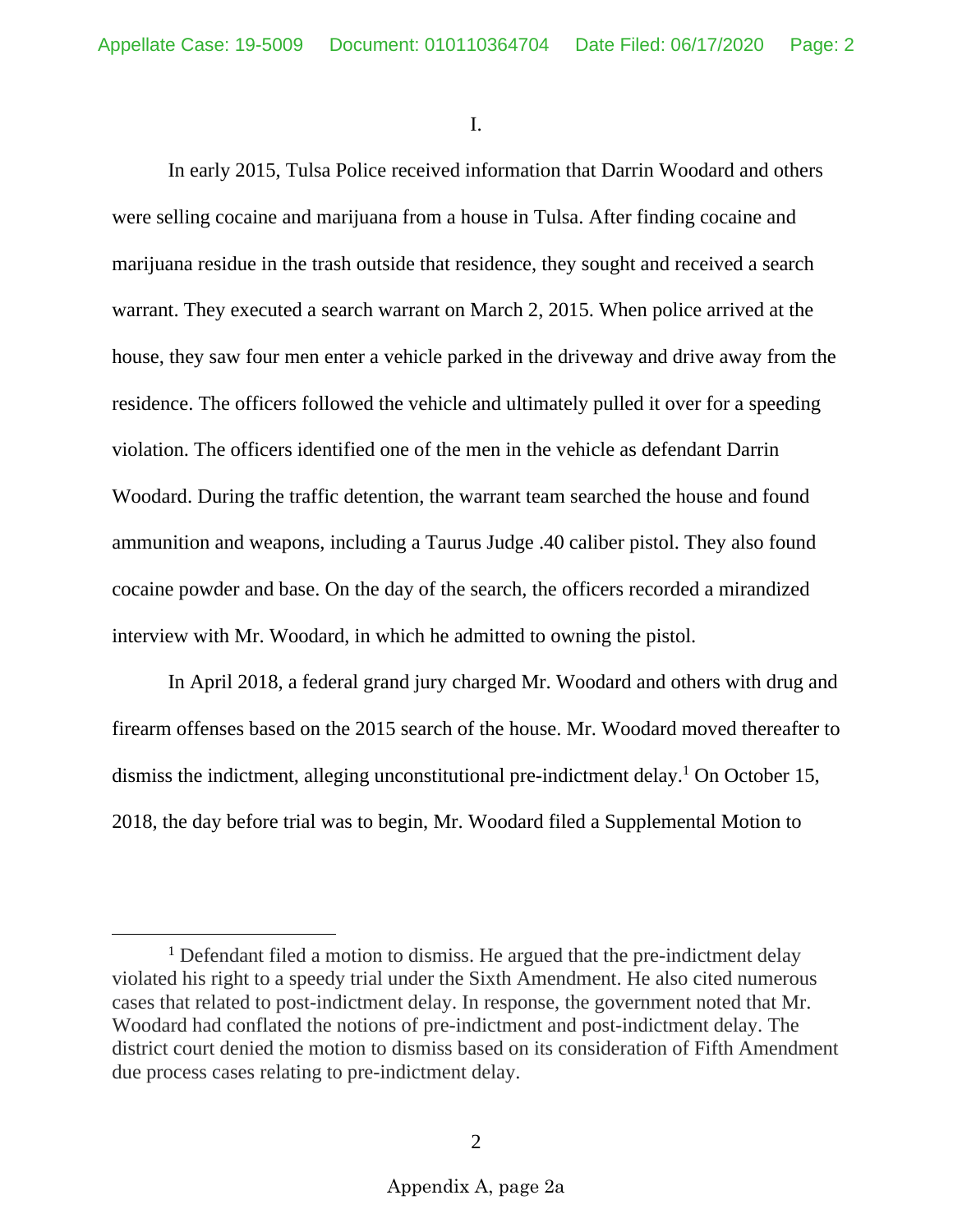Dismiss asserting that the delay was partially the result of government efforts to convince Mr. Woodard to cooperate in another matter.

The district court held three hearings on the motions. The last two hearings occurred separately on the day of trial. During the third hearing, the court permitted Mr. Woodard to call witnesses and present testimony. At the conclusion of that hearing, the court found that Mr. Woodard had suffered prejudice as the result of the pre-indictment delay due to the suicide of a key witness, but it held that he had failed to prove the government's delay was intentional and purposeful as opposed to merely negligent. Mr. Woodard appeals, asserting the district court applied the wrong standard.

 $II$ .

 The focus of Mr. Woodard's argument in this appeal relates to a comment the district court made prior to hearing evidence on the motion and supplemental motion to dismiss at the October 16, 2018 hearing. During the first moments of that hearing the court engaged in a discussion with counsel and commented:

[T]he pre-indictment delay[] must be intentionally or purposefully designed and pursued by the government to gain some tactical advantage over or to harass him.

It does raise the interesting question of would the government's motive to attempt to get the defendant to help it in other investigations, is that the type of delay that would satisfy this requirement; or rather . . . must the delay be intentionally or purposefully designed and pursued by the government to negatively impact the defendant in that prosecution?

Rec., vol. II at 18. Mr. Woodard contends these comments show the district court applied an incorrect legal standard in concluding that he failed to prove the government's delay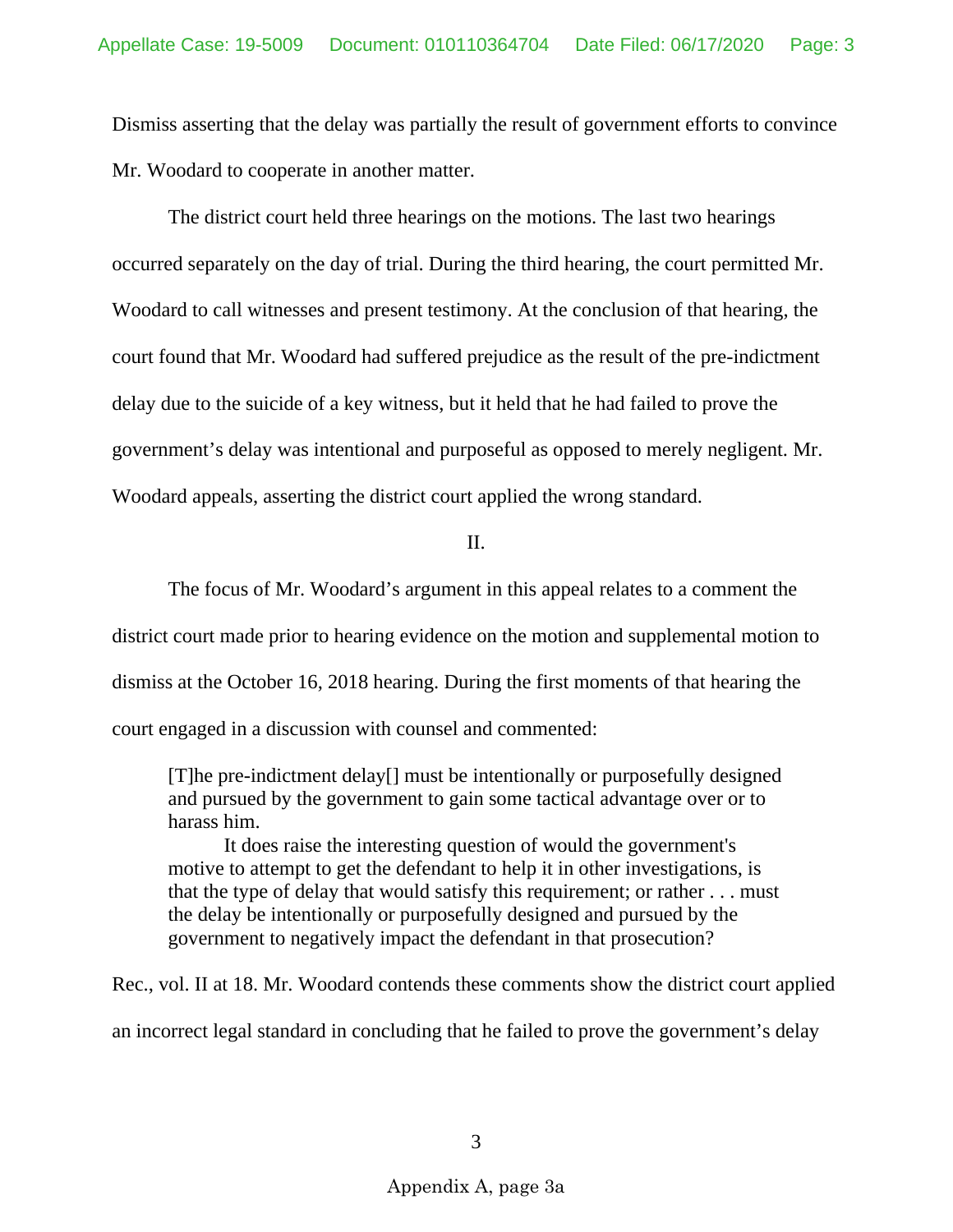was intentional and purposeful and designed to gain a tactical advantage "in that prosecution."

We review the denial of a motion to dismiss for pre-indictment delay for abuse of discretion. *United States v. Bernard Comosona*, 848 F.2d 1110, 1113 (10th Cir. 1988). "A court abuses its discretion only when it makes a clear error of judgment, exceeds the bounds of permissible choice, or when its decision is arbitrary, capricious or whimsical, or results in a manifestly unreasonable judgment," *Liberty Mut. Fire Ins. Co. v. Woolman*, 913 F.3d 977, 990 (10th Cir. 2019) (internal quotation marks and citation omitted), or alternatively when the court "base[s] its ruling on an erroneous view of the law or on a clearly erroneous assessment of the evidence," *United States v. Dixon*, 901 F.3d 1170, 1176 (10th Cir. 2018) (citation omitted).

On the issue of pre-indictment delay, the Supreme Court has stated that: "statutes of limitations, which provide predictable, legislatively enacted limits on prosecutorial delay, provide 'the primary guarantee, against bringing overly stale criminal charges.'" *United States v. Lovasco*, 431 U.S. 783, 789 (1977) (citation omitted). However, there is also protection under the due process clause of the Fifth Amendment that can arise before the statute of limitations expires. *Id*. Such a "due process inquiry must consider the reasons for the delay as well as the prejudice to the accused." *Id.* at 790. As the Court explained in *United States v. Marion*, 404 U.S. 307, 325 (1971), which involved a 38-month pre-indictment delay, the defendants failed to "demonstrate[] that the pre-indictment delay by the Government violated the Due Process Clause."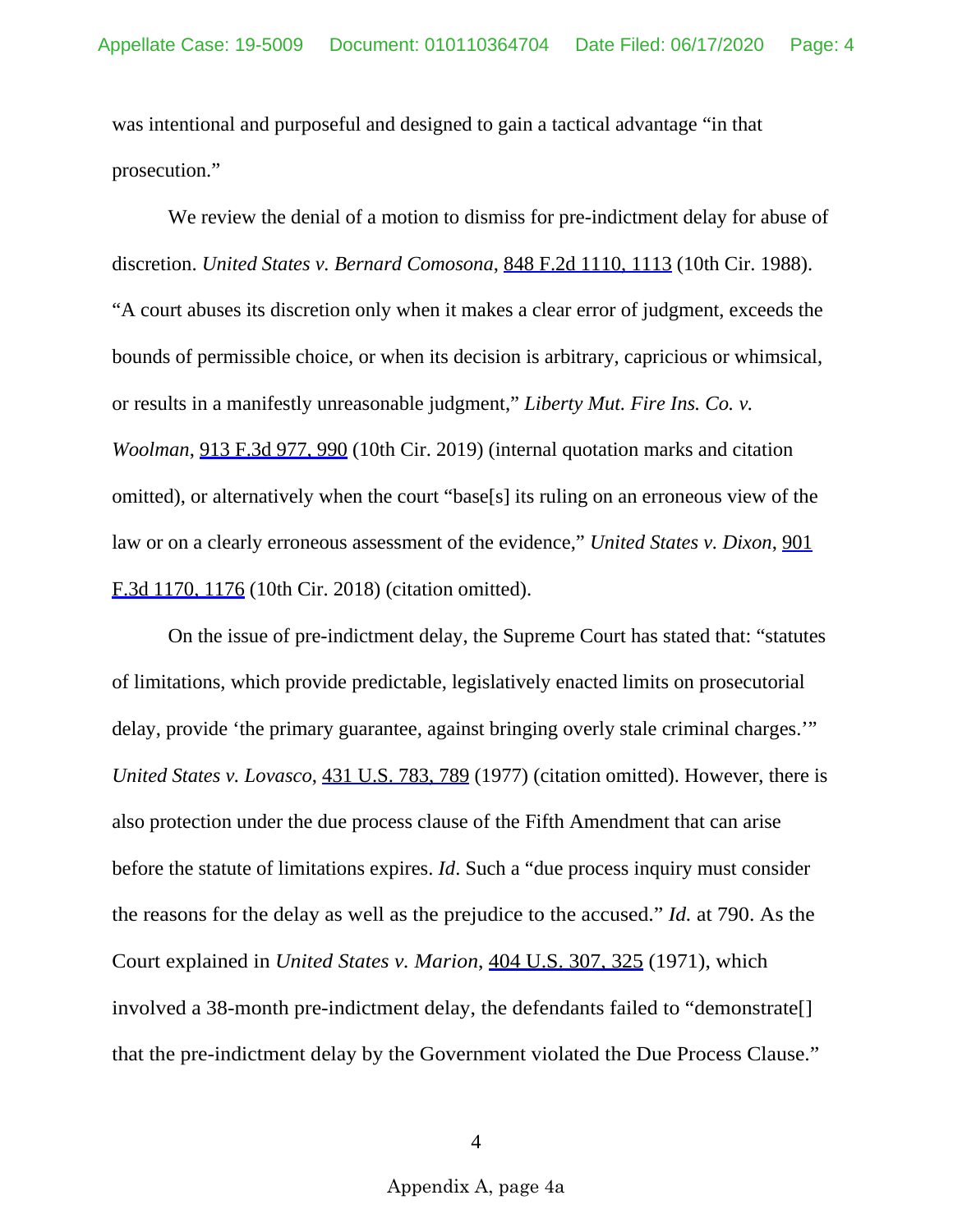Not only did the defendants in that case fail to prove actual prejudice, "there [was] no showing that the Government intentionally delayed to gain some tactical advantage over [the defendants] or to harass them." *Id.* As we recognized in *United States v. Rufus Comosona*, 614 F.2d 695, 696 n.1 (10th Cir. 1980), "[i]t is important to observe that something more than ordinary negligence on the part of Government representatives must be shown, no matter how high the actual proof of prejudice is. The Government's delay must be intentional and purposeful."

The district court applied this analysis here and determined that while Mr. Woodard suffered actual prejudice as the result of the pre-indictment delay, "[s]imply put, the defendant has not demonstrated the delay here was intentional and purposeful; specifically, that it was more than ordinary negligence" on the part of the government. Rec., vol. II at 82. Negligent acts by their very nature are not intentional nor are they designed to accomplish an end. A consideration of whether any tactical advantage on the part of the government must have been with respect to the trial in this case or in general is only relevant if the district court had first found that the preindictment delay was an intentional or purposeful device employed by the government. Because Mr. Woodard failed to offer evidence that the delay here constituted anything more than negligent conduct on the part of the government, we need not resolve whether the tactical advantage requirement was designed to apply in general or in connection with the pending case against a defendant.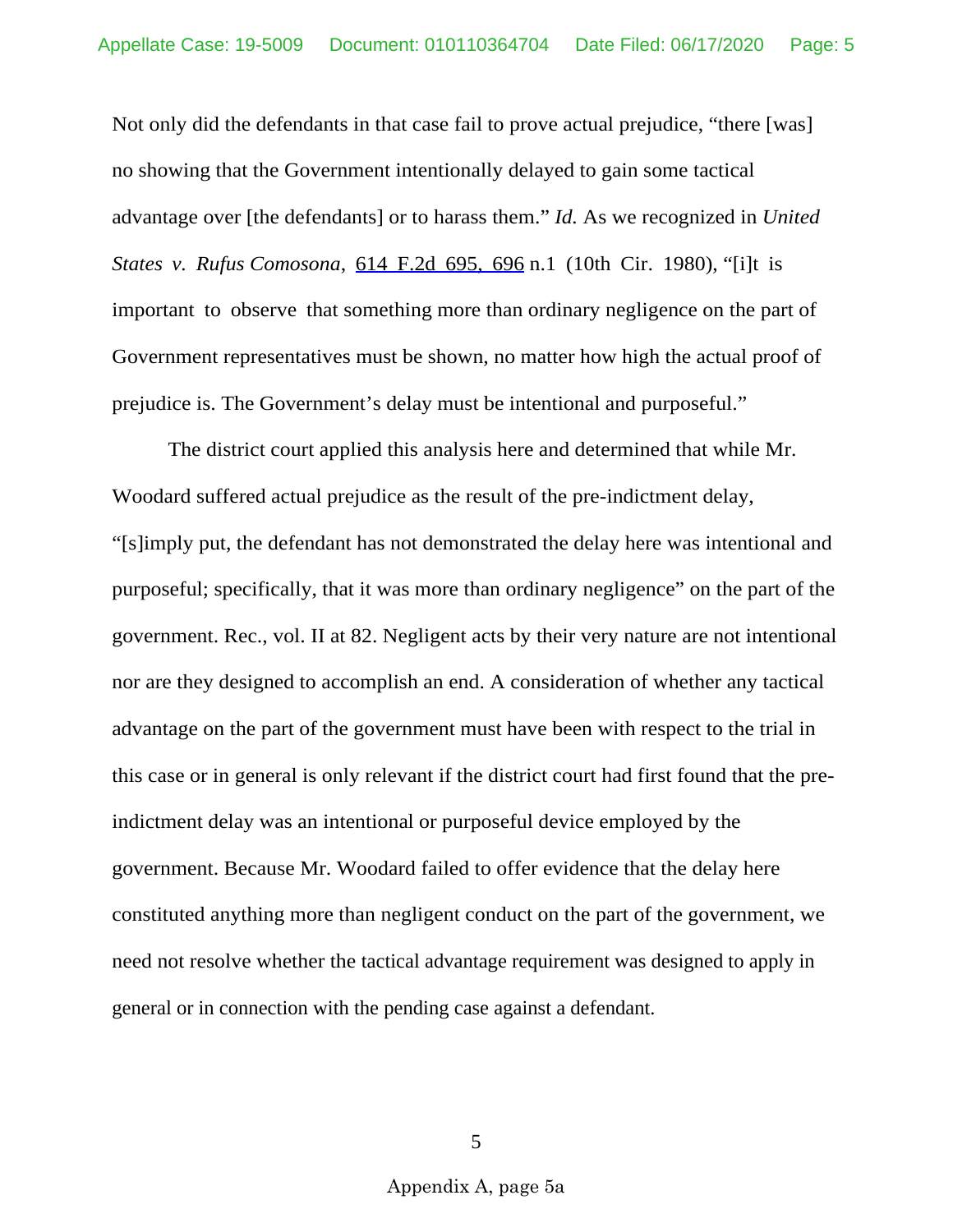Accordingly, the district court did not abuse its discretion in denying Mr.

Woodard's motion and supplemental motion to dismiss for unconstitutional pre-

indictment delay. For the foregoing reasons, we AFFIRM.

Entered for the Court

Stephanie K. Seymour Circuit Judge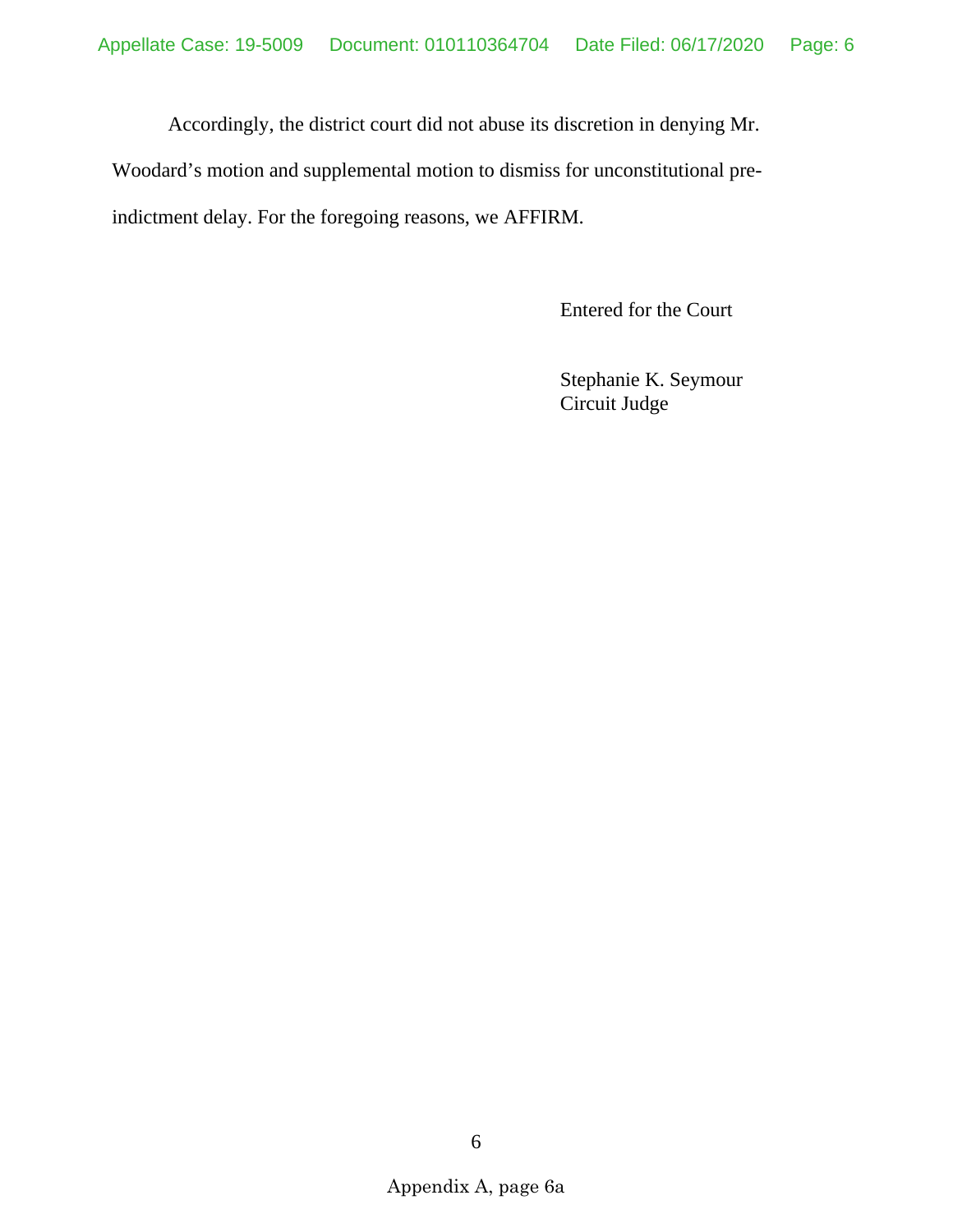| $\mathbf{1}$   | accuracy on the issue before the court, which is the continuing |
|----------------|-----------------------------------------------------------------|
| $\overline{2}$ | and reasserted motion to dismiss raised by the defendant based  |
| 3              | upon pre-indictment delay. And I understand how it is when you  |
| 4              | get up here and this dialogue starts, but I need to pull you    |
| 5              | back, we need to focus on the issue at hand. Go ahead.          |
| 6              | (BY MR. DUNCOMBE) Mr. Woodard, the testimony you gave<br>Q.     |
| $\overline{7}$ | about Mr. Gillespie, would you be willing to give all of that   |
| 8              | testimony if this case proceeded to trial?                      |
| 9              | Α.<br>Yes, sir.                                                 |
| 10             | Q.<br>Thank you.                                                |
| 11             | MR. DUNCOMBE: Nothing further.                                  |
| 12             | THE COURT: Redirect?                                            |
| 13             | <b>KIRKPATRICK:</b> Not based on those, Judge.<br>MR.           |
| 14             | <b>THE COURT:</b> Very well. You may step down, sir.<br>Any     |
| 15             | further witnesses?                                              |
| 16             | MR. KIRKPATRICK: No, Judge.                                     |
| 17             | THE COURT: All right. Let me cut through it here.               |
| 18             | It does appear that as to the first element, that of prejudice, |
| 19             | that the defendant has shown prejudice with respect to the      |
| 20             | pre-indictment delay. Specifically, as to the death of          |
| 21             | Mr. Gillespie, his suicide, there is prejudice insofar as       |
| 22             | Mr. Gillespie committed suicide in 2017, and had this           |
| 23             | indictment been brought in 2015 or even 2016, Mr. Gillespie, at |
| 24             | least there would have been a possibility that he could have    |
| 25             | been brought to this courthouse on behalf of the defendant to   |
|                |                                                                 |

 *Brian P. Neil, RMR-CRR U.S. District Court - NDOK* Appendix B, page 7a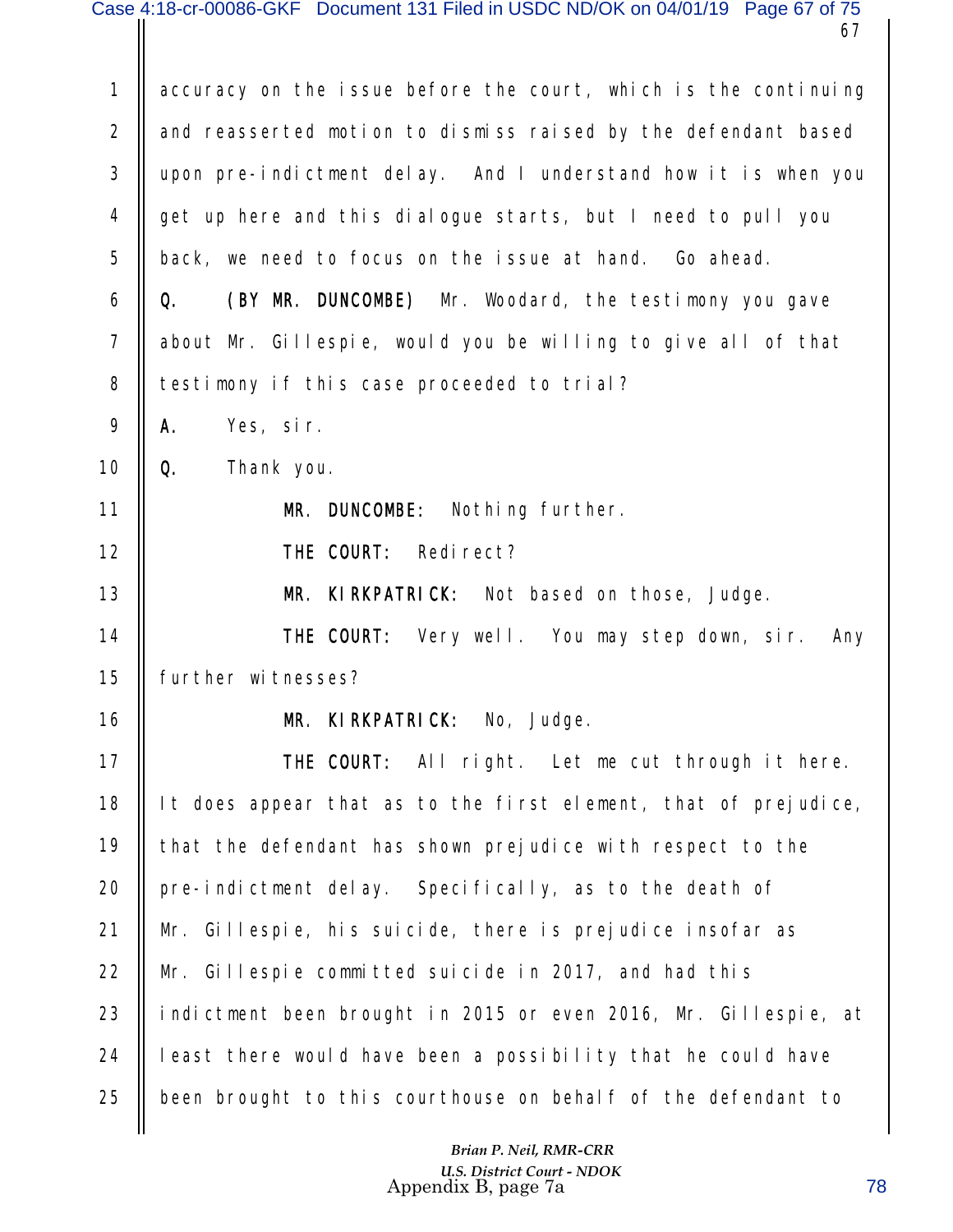testify, as the defendant contends, that the house is really Mr. Gillespie's and that Mr. Woodard was simply covering the bills to help Mr. Gillespie. 1 2 3

Further, there's been testimony here elicited from the defendant that Roger Reed, defendant's cousin, is in prison. Of course, there's nothing before this court to indicate that he couldn't be writted to this courthouse to testify on the defendant's behalf. 4 5 6 7 8

Now, any further argument? I know we've had argument both at the pretrial conference, these issues have been presented to the court in the motion to dismiss, the response to the motion to dismiss, the supplement to the motion to dismiss, and we've discussed it further this morning when the court denied at that point the supplement to the motion to dismiss. 9 10 11 12 13 14 15

Any further argument bringing into focus the evidence that's been elicited here this afternoon relative to the issue of whether or not the delay was intentionally or purposefully -- purposely -- excuse me -- p-u-r-p-o-s-e-l-y -- designed and pursued by the government to gain some tactical advantage over the defendant or to harass him? Mr. Kirkpatrick. 16 17 18 19 20 21

MR. KIRKPATRICK: You know, Judge, I'm not sure exactly what the court means to gain a tactical advantage, and perhaps that is the -- perhaps that's the crux of this case. Anytime that a defendant is deprived of valuable 22 23 24 25

> *Brian P. Neil, RMR-CRR U.S. District Court - NDOK* Appendix B, page 8a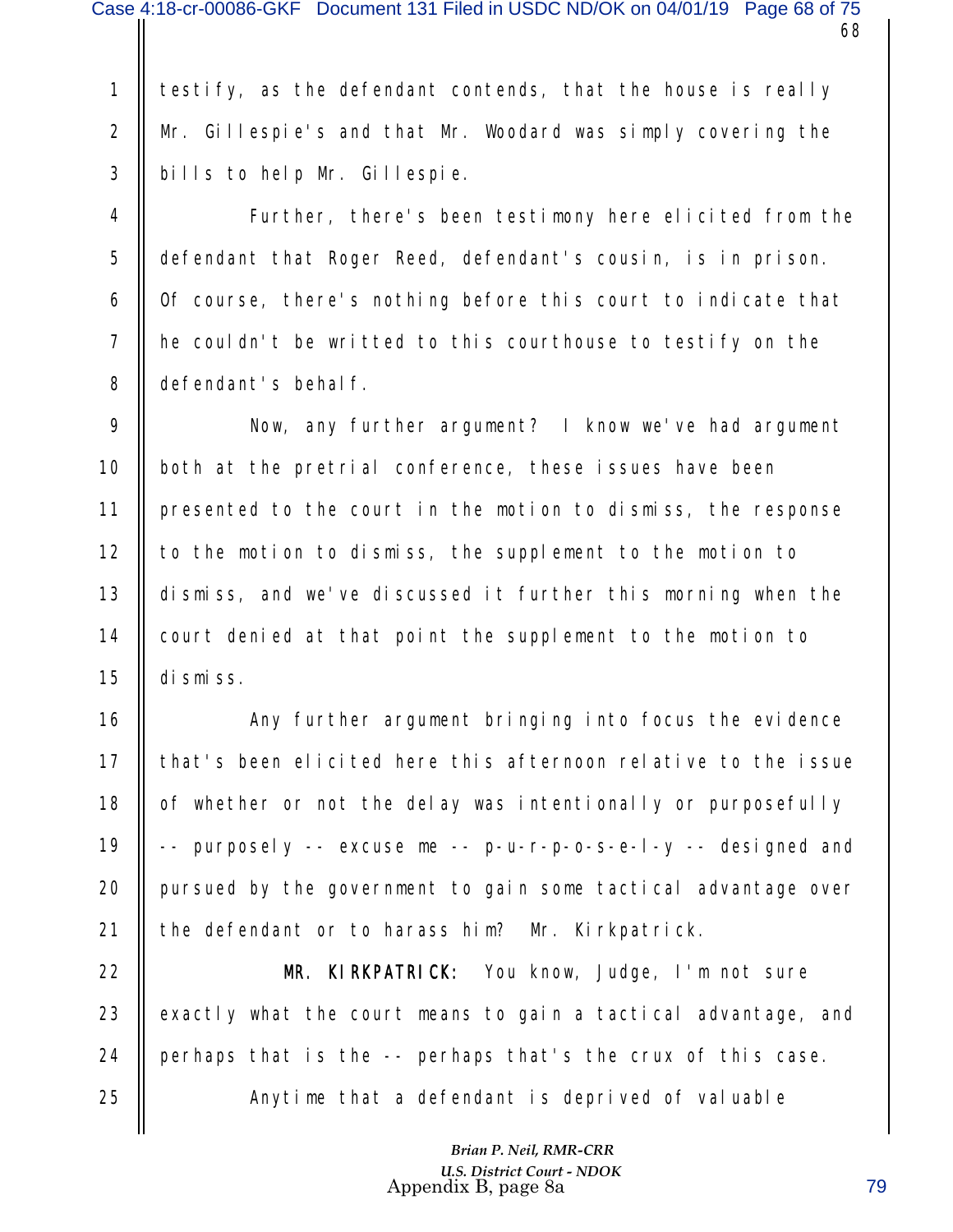evidence in a case by the government's inaction, whether purposeful or not, then at that point the defendant has suffered what I consider -- what I consider to be extreme prej udi ce. 1 2 3 4

THE COURT: Well, but that's just not the law and I understand the equity of what you're arguing. But under the law, as stated by the Tenth Circuit, as I understand it, the defendant has to show, in the context of pre-indictment delay, in order to warrant dismissal, a defendant must demonstrate the government's delay was intentional and purposeful. And this is a quote from United States v. Comosona. "More than ordinary negligence on the part of government representatives must be shown, no matter how high the actual proof of prejudice is." 5 6 7 8 9 10 11 12 13

So as I say, the understand your equity argument but I've got to follow the law. So you've got to show more than ordinary negligence on the part of the government. You've got to show that the delay was intentional and purposeful. 14 15 16 17

MR. KIRKPATRICK: I understand, Judge.

THE COURT: Anything in that regard --

18

19

MR. KIRKPATRICK: Nothing that hadn't already been said, Judge. 20 21

THE COURT: Okay. Thank you very much. Mr. Duncombe. MR. DUNCOMBE: Your Honor, just a quick point as to 22 23 24

prejudice. I just wanted to state for the record that any 25

> *Brian P. Neil, RMR-CRR U.S. District Court - NDOK* Appendix B, page 9a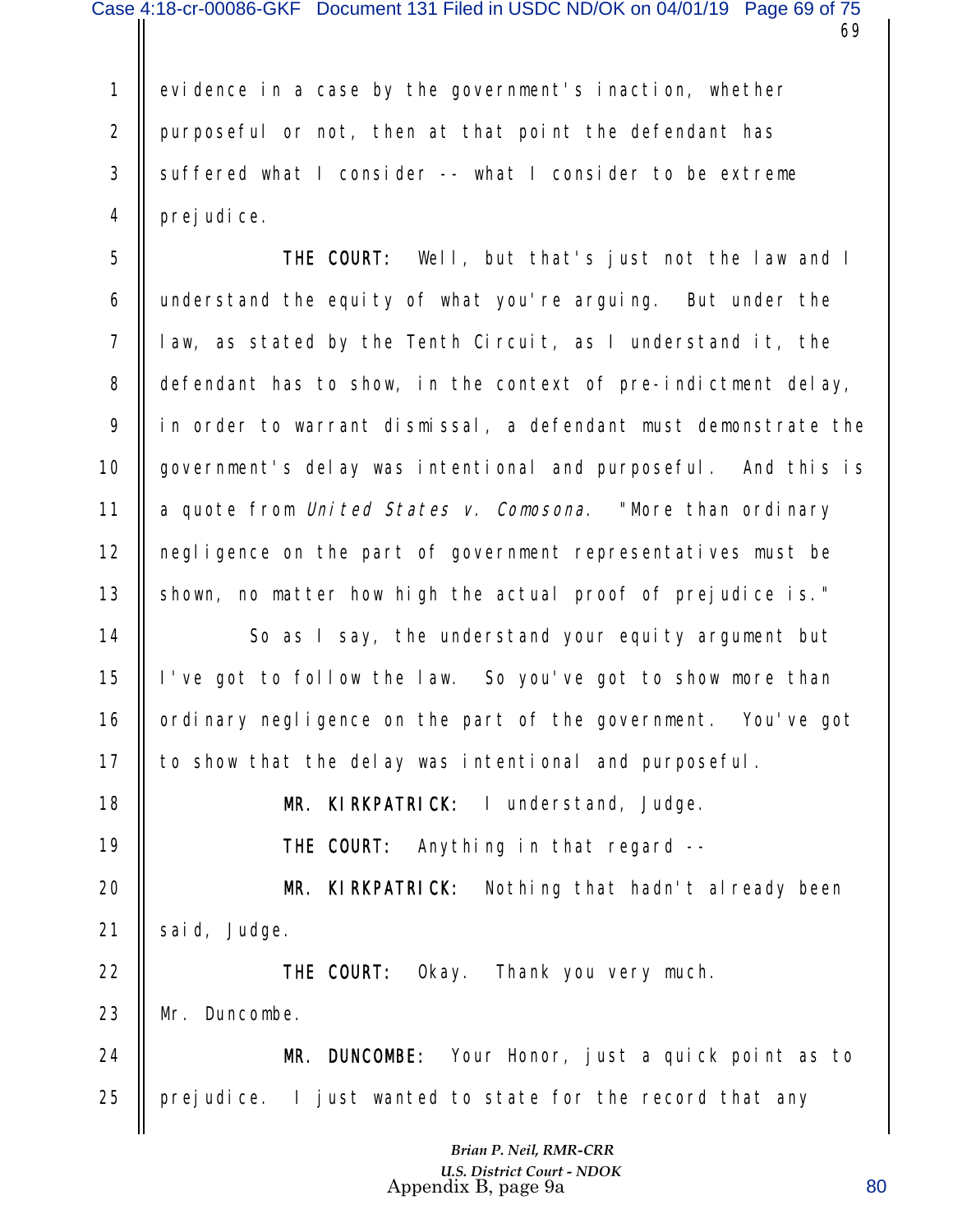prejudice claims would be mitigated by the fact that Monica Gillespie has stated that she would testify at trial and that she remembers that her brother owned that house or leased that house; that Ms. Donaho stated that she was willing to testify, she provided a number of facts that she would be willing to say in Mr. Woodard's defense; that Mr. Woodard stated that he would be willing to testify. 1 2 3 4 5 6 7

And with regard to fading of memories, the officers' memories, of course, have faded since that time, too, and they have investigated, each of them, hundreds of cases since that date. I'm not saying that the defendant's memories haven't faded. 8 9 10 11 12

But I also wanted to bring up that if Mr. Gillespie had been alive to testify at this trial, his credibility would have been undercut by the fact that his sister admits that he had lied to her and that he had been a convicted felon which the government would have elicited pursuant to Rule 609. 13 14 15 16 17

So the government is not saying that there's no prejudice from a lengthy delay. The government is saying obviously there's some mitigation to that. But also, as the court has articulated, the standard is it must be purposeful, designed to gain a tactical advantage. Thank you, Your Honor. 18 19 20 21 22

THE COURT: Thank you. Those are good points. However, it impressed the court, as Ms. Gillespie was testifying, that had her brother been alive, a jury would be 23 24 25

> *Brian P. Neil, RMR-CRR U.S. District Court - NDOK* Appendix B, page 10a